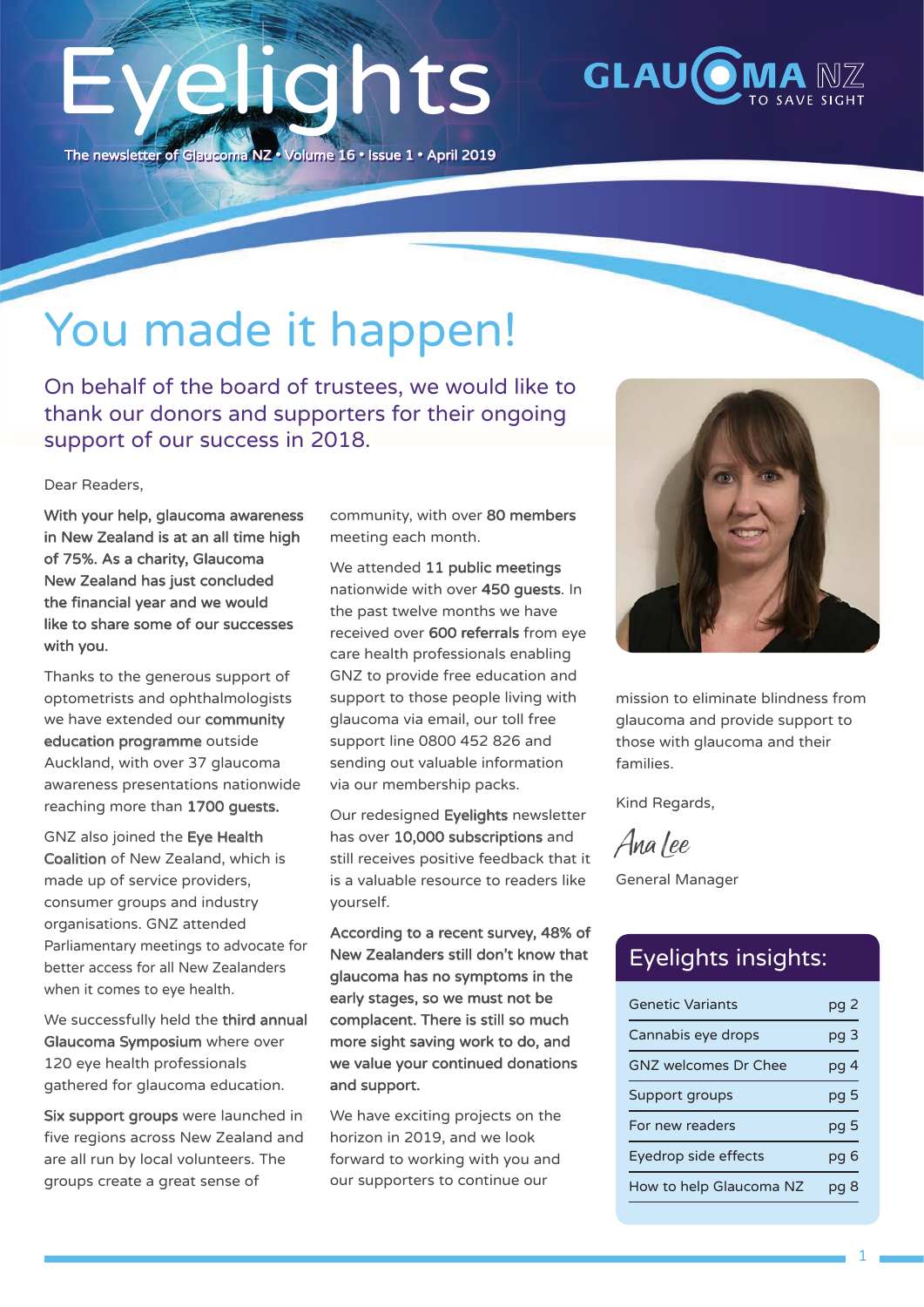## Genetic Variants Identify Glaucoma risk with 75% Accuracy

A new study has led to the discovery of 133 genetic variants that could help predict the risk a person has of developing glaucoma.

Researchers from King's College London, in collaboration with University College London (UCL), Massachusetts Eye and Ear, and the Harvard School of Medicine, analysed 140,000 people using data from the UK Biobank and The European Prospective Investigation of Cancer, Norfolk (EPIC-Norfolk).

"Knowing someone's genetic risk profile might allow us to predict what risk of glaucoma he or she carries so that in the future we can focus scarce healthcare resources on the most at risk," lead author Dr Pirro Hysi from King's College said.

Eye pressure readings were taken from more than 140,000 people and then compared with a DNA analysis of each patient to assess how likely it was that they would develop the condition.

By comparing the pressure test results with a genetic analysis of the many common, small variations in DNA that contribute a tiny amount to overall eye pressure, the team was able to identify 133 genetic variants in the DNA of those who had high



pressure readings, and so were at highest risk of developing the condition.

The genetic variations were able to predict whether someone might develop glaucoma with 75% accuracy.

"With this new knowledge, we are now more able to predict the risk of an individual developing glaucoma. The predictive genetic markers could be measured as early as birth, even though glaucoma develops later in adulthood," study co-author Dr Anthony Khawaja said.

"These results help us to better understand the previously unknown mechanisms that cause this damaging disease. By understanding how glaucoma develops we can, in time, get ahead of the curve of the condition and support both those living with the disease and those who may develop it."

The researchers said the study demonstrated the power of large datasets in helping identify important genetic risk factors, while adding that the findings could pave the way for genetic-based screening programs, which would provide early diagnosis and medical intervention.

The findings were published in Nature Genetics.

This article is republished courtesy of Insightnews.com.au.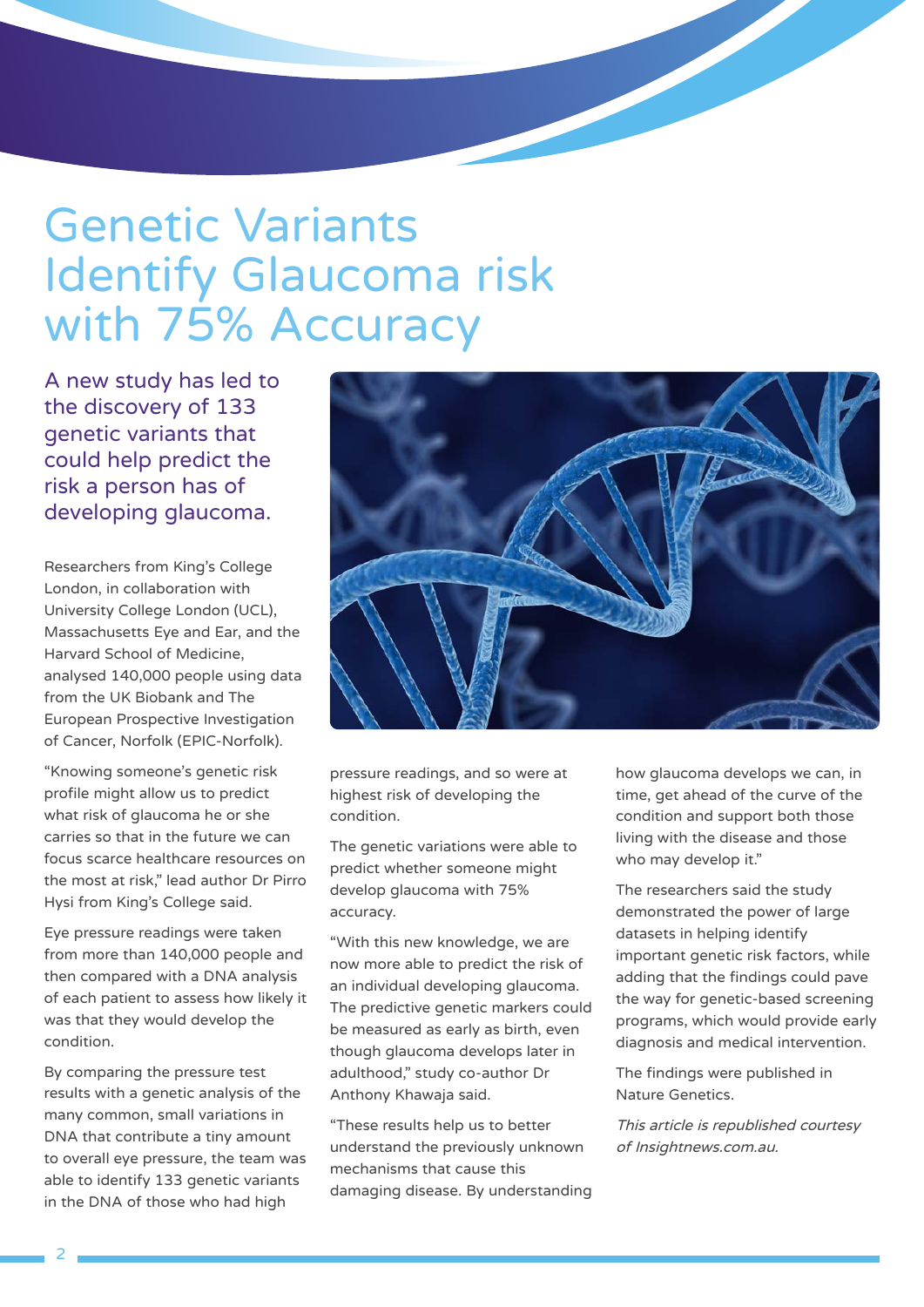## Cannabis eye drops could treat glaucoma during sleep

Cannabinoid-based eye drops could one day be used to treat glaucoma patients while they sleep, according to research emanating from the University of British Columbia.

The medicated hydrogel eye drops are filled with thousands of nanoparticles containing cannabigerolic acid (CBGA), and are designed to be applied before sleep, where it is said they form a lens on the eye. The nanoparticles then slowly dissolve during the night and penetrate the cornea, allowing the medication to reach the back of the eye.

The formula was tested on donated pig corneas, where it was found to absorb rapidly and reach the back of the eye. According to the researchers, previous studies have shown that cannabinoids like CBGA can be effective in relieving glaucoma symptoms, but no cannabis-based eye drops have been developed because cannabinoids don't easily dissolve in water.

However, the researchers were able to overcome this issue via the development of their hydrogel formula.

"By suspending CBGA in a nanoparticle-hydrogel composite, we have developed what we believe is the first cannabinoid-based eye drops that effectively penetrate through the eye to treat glaucoma,"



study co-author Mr Syed Haider Kamal said.

"This composite could also potentially be used for other drugs designed to treat eye disorders like infections or macular degeneration."

Researchers are now working to scale up the hydrogel production and develop more anti-glaucoma cannabinoid molecules, using genetically engineered microbes. The study was published in the journal Drug Delivery & Translational Research.

This article is republished courtesy of Insightnews.com.au.

Editor's note: In addition to the above article, Chair of Glaucoma New Zealand and Ophthalmologist, Professor Helen Danesh-Meyer states, "It has been known for decades that cannabis can lower intraocular pressure. However, despite numerous experiments it has not been possible to produce a cannabinoid eye drop that penetrates the eye without doing damage. Also, the use of marijuana only has a transient effect on lowering eye pressure and therefore does not practically have a role in glaucoma treatment."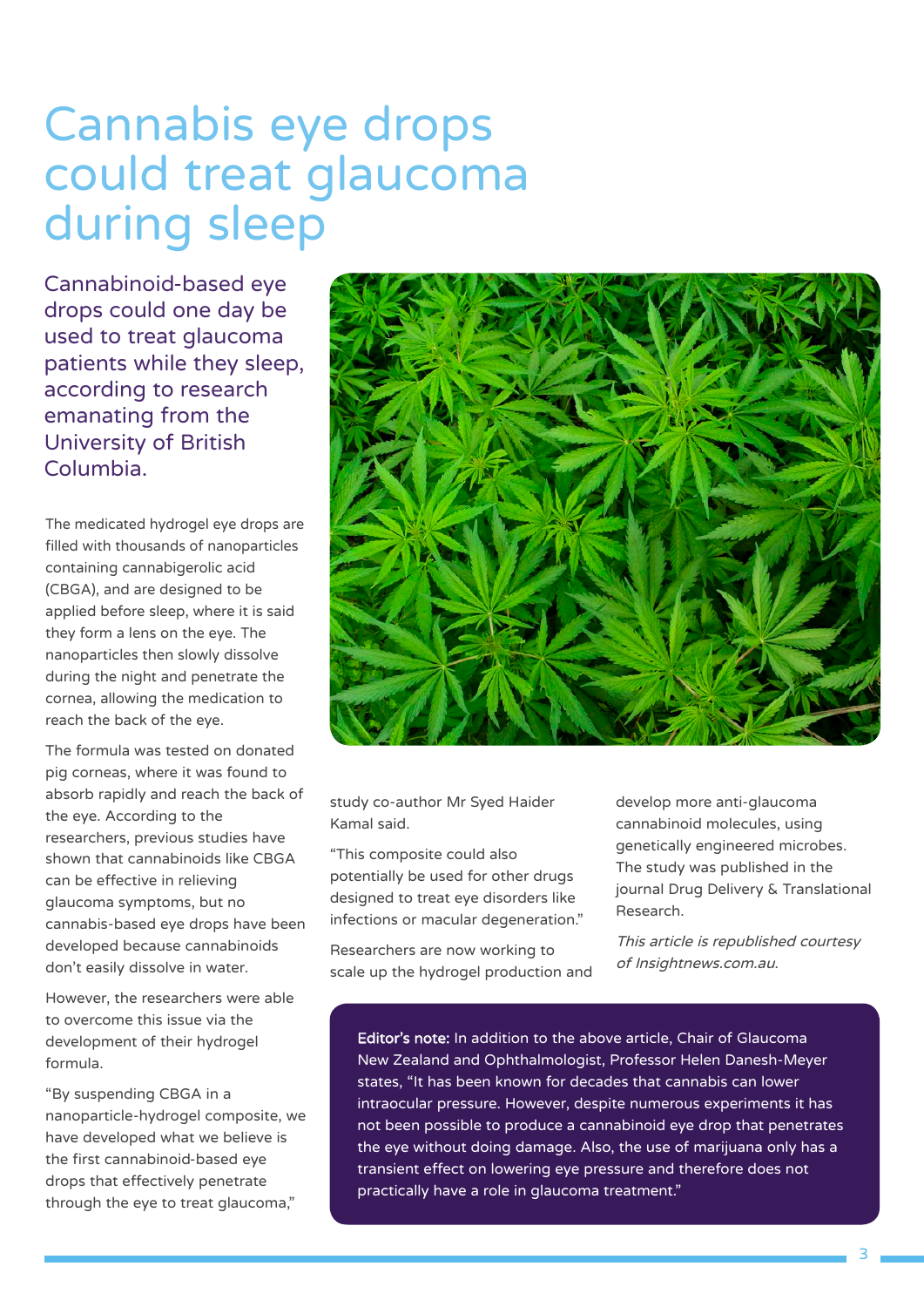## GNZ welcomes Dr Kaasandra Chee as a new trustee of the Glaucoma NZ board.

"I am excited to join the Glaucoma NZ Board as I believe that together we can make a difference for people with sight threatening eye disease. My background is in scientific research and the not-for-profit sector. I have a PhD in Biological Sciences and researched the molecular causes of cataract. My postdoctoral research was focused on ocular wound healing. I commenced a

new scientific longitudinal study that ran in conjunction with the wellknown Dunedin Longitudinal Study. I have worked in the not-for-profit sector for the last 8 years. I worked in the United Kingdom for the Cheltenham Science Festival with prestigious and young scientists from the UK and Europe. I am currently working as Fundraising and Marketing Manager for Tauranga



Dr Kaasandra Chee

Riding for the Disabled that assists individuals of differing ability achieve their physical and mental goals through physiotherapy using horses. These experiences will enable me to make a positive difference to the community that Glaucoma NZ serves."

## For New Readers

To those of you who have joined Glaucoma NZ since the last issue of Eyelights, we welcome you!

For your information here are some basic facts about glaucoma:

- People of all ages can get glaucoma.
- There are different types of glaucoma, but they all involve damage to the optic nerve, the nerve of sight, which is at the back of the eye.
- Glaucoma is not curable. If you have glaucoma it must be monitored for the rest of your life.
- A family history of glaucoma means you are at much greater risk of developing glaucoma.
- Current treatments for glaucoma aim to lower eye pressure.
- Medication in eye drops can have side effects on other parts of your body. Tell your eye specialist if you notice any change in your general well-being since you started the eye drops.
- If you have glaucoma tell your relatives, especially those close relatives like sisters, brothers and adult children. They have an increased risk of developing glaucoma so advise them to have an eve examination.

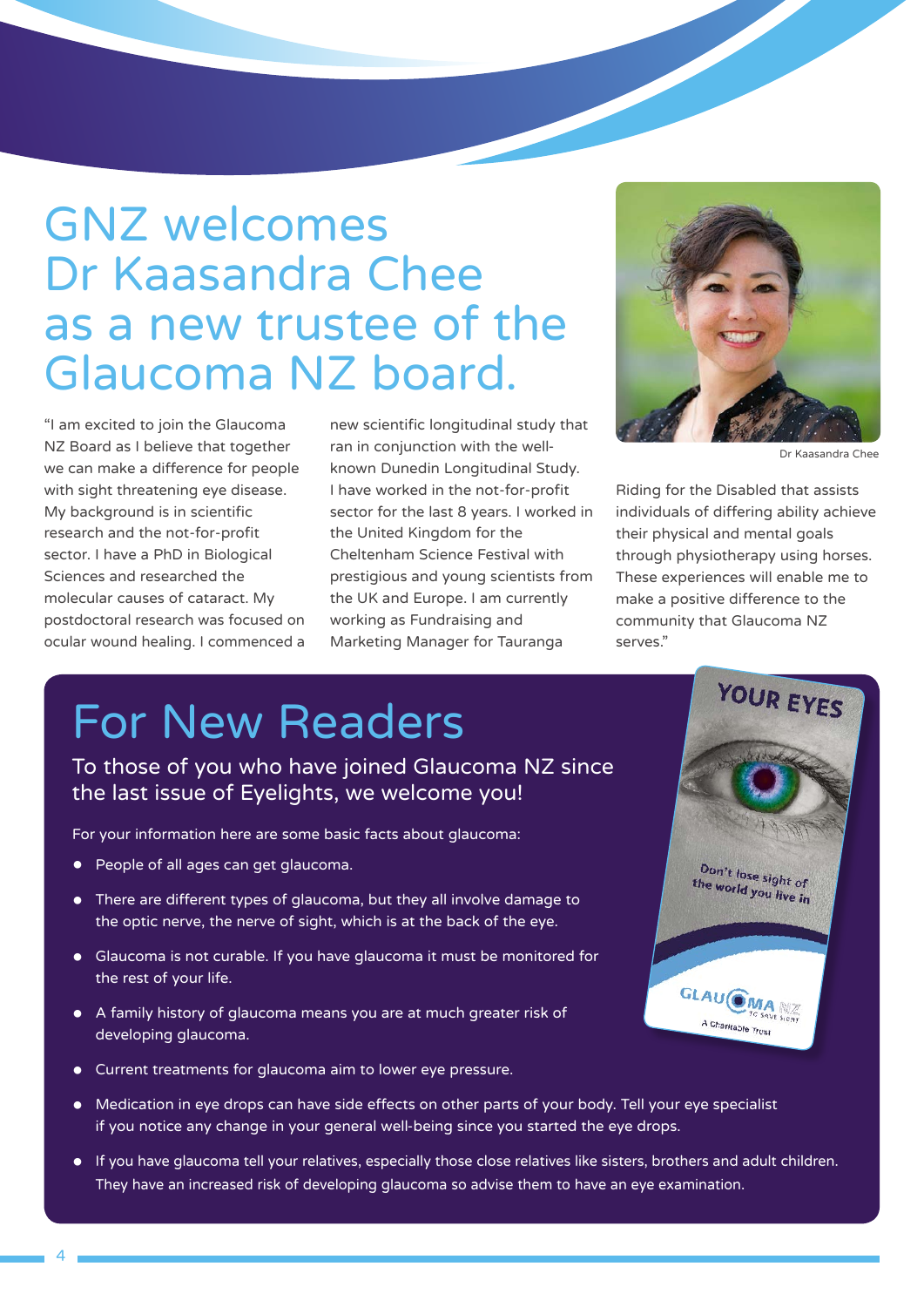## Glaucoma: How to Save Your Sight

Purchasing the newly released 'Glaucoma: How to save your sight' book will be a valuable resource for yourself and your friends and family in further understanding glaucoma. Also 50% of the book sale price will

go to help Glaucoma New Zealand continue their sight saving work.

To purchase your copy please go to www.glaucoma.org.nz/booksale. Alternatively you can call us on 0800 452 826 or email us at info@ glauocma.org.nz

"With this book we wish to enlighten our readers with quality information to minimise visual disability from glaucoma," Professor Ivan Goldberg.



\* additional cost of \$5 for postage and courier

A special thank you to all our volunteers who give up<br>Support Groups their valuable time to run our support groups. We their valuable time to run our support groups. We invite you to attend our next support group meetings.

| Location             | Date                                | <b>Time</b>                                  | <b>Address</b>                                                                                                                                                       |
|----------------------|-------------------------------------|----------------------------------------------|----------------------------------------------------------------------------------------------------------------------------------------------------------------------|
| Hamilton             | Sat 6-Apr<br>Sat 4-May<br>Sat 8-Jun | 10 - 11.30am<br>10 - 11.30am<br>10 - 11.30am | Celebrating Age Centre, 30 Victoria Street, Hamilton<br>Celebrating Age Centre, 30 Victoria Street, Hamilton<br>Celebrating Age Centre, 30 Victoria Street, Hamilton |
| Christchurch         | Sat 13-Apr                          | 10 - 11.30am                                 | Café Edge, Cnr Trafalgar St and Edgeware Road, St Albans,<br>Christchurch                                                                                            |
|                      | Sat 11-May                          | 10 - 11.30am                                 | St Francis Hall, 168 Stanmore Road, Richmond,<br>Christchurch                                                                                                        |
|                      | Sat 8-Jun                           | $10 - 11.30$ am                              | Café Edge, Cnr Trafalgar St and Edgeware Road, St Albans,<br>Christchurch                                                                                            |
| <b>Auckland Nth</b>  | Sat 13-Apr                          | 10 - 11.30am                                 | Glenfield Community Centre, Corner Bentley Ave &<br>Glenfield Road, Glenfield                                                                                        |
|                      | Sat 18-May                          | 10 - 11.30am                                 | Glenfield Community Centre, Corner Bentley Ave &<br>Glenfield Road, Glenfield                                                                                        |
|                      | Sat 15-Jun                          | 10 - 11.30am                                 | Glenfield Community Centre, Corner Bentley Ave &<br>Glenfield Road, Glenfield                                                                                        |
| New Plymouth         | Thur 18-Apr                         | 6 - 7.30pm                                   | Citizens Advice Bureau, (Next to YMCA), 32 Leach Street,<br>New Plymouth                                                                                             |
|                      | Sat 18-May                          | 10 - 11.30am                                 | Muffin Break, 11 Gill Street, Centre City Mall, New Plymouth                                                                                                         |
|                      | Thur 20-Jun                         | 6 - 7.30pm                                   | Citizens Advice Bureau, (Next to YMCA), 32 Leach Street,<br>New Plymouth                                                                                             |
| <b>Auckland Ctrl</b> | Sat 27-Apr                          | $2 - 3.30pm$                                 | Grey Lynn Community Centre, 510 Richmond Road, Grey Lynn                                                                                                             |
|                      | Sat 25-May<br>Sat 29-Jun            | $2 - 3.30pm$<br>$2 - 3.30pm$                 | Grey Lynn Community Centre, 510 Richmond Road, Grey Lynn<br>Grey Lynn Community Centre, 510 Richmond Road, Grey Lynn                                                 |
| Timaru               | Sat 13-Apr                          | $10 - 11.30$ am                              | Caroline Bay Lounge, 1 Virtue Avenue, Timaru                                                                                                                         |
|                      | Sat 11-May<br>Sat 1-Jun             | 10 - 11.30am<br>10 - 11.30am                 | Caroline Bay Lounge, 1 Virtue Avenue, Timaru<br>Caroline Bay Lounge, 1 Virtue Avenue, Timaru                                                                         |

We have received feedback that the groups have provided "a place to ask questions in a non-judgemental environment" and "I learn more about glaucoma and get to hear from others who are experiencing the same challenges of living with this eye disease". For any queries please contact us at info@glaucoma.org.nz or call us on 0800 452 826.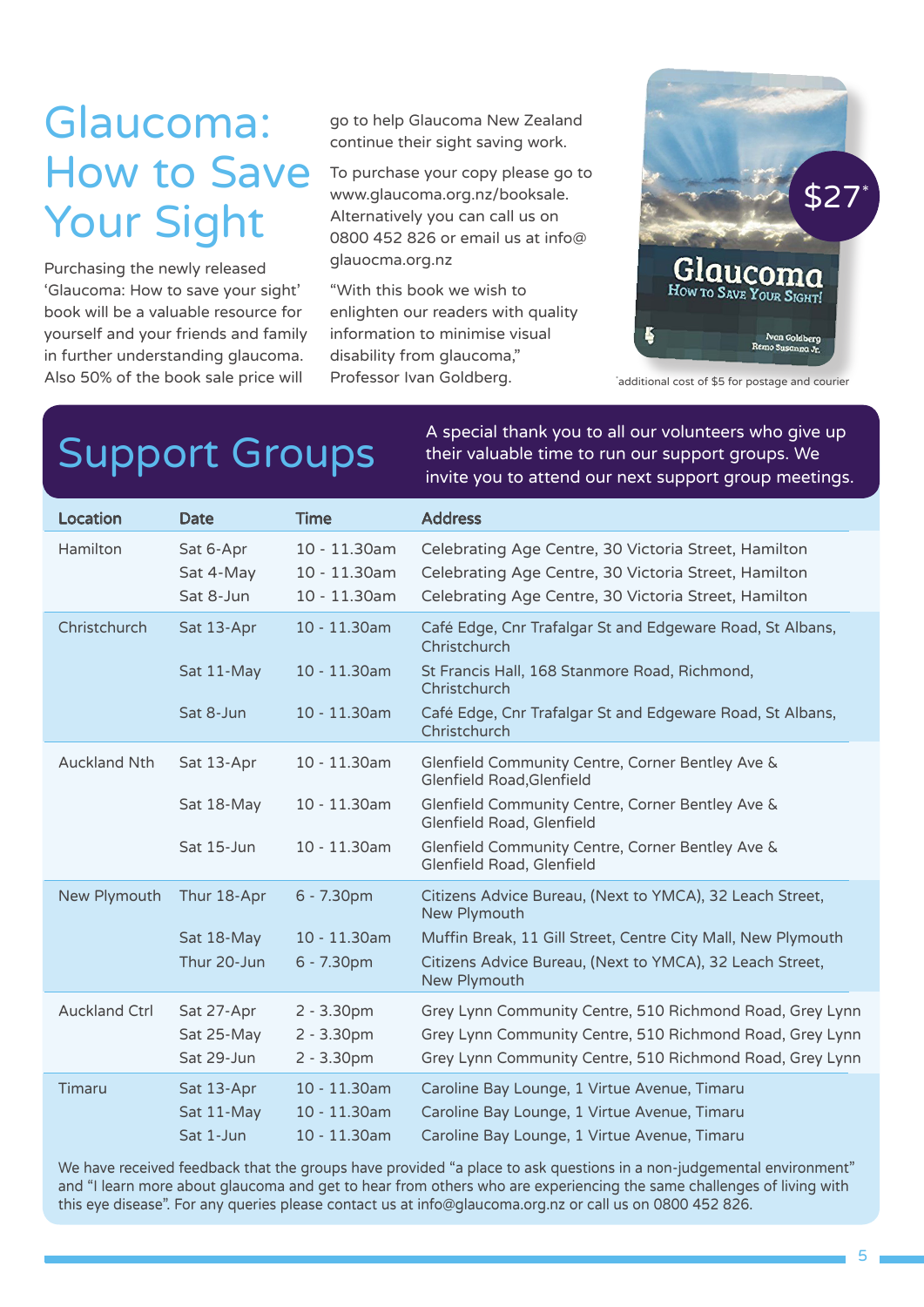## Eye Drop Side Effects

Serious side effects from eye drops are very uncommon but you need to be aware of them. Less severe problems such as stinging and irritation may be tolerable if the medication is working well, but equally may be unacceptable as glaucoma medications need to be used long term.

#### Betablocker eye drops

Eye drops such as Timolol, Betagan, Betoptic, Timoptol, Combigan and Dortim eye drops can cause:

- **•** Shortness of breath, wheeziness
- **Tiredness**
- **•** Depression
- **•** Disturbing bad dreams
- **•** Impotence, problems with sexual activity
- Reduced ability to exercise

#### Brimonidine (also found in Combigan) eye drops

Patients taking Brimonidine eye drops sometimes get:

- **•** Tiredness, drowsiness
- Dry mouth
- **•** Conjunctivitis (red, uncomfortable eyes, due to allergy, usually after using the drops for several months)



#### Prostaglandin eye drops

These include Hysite, Travatan and Bimatoprost (Lumigan) and can cause:

- Red eyes
- Bruising appearance to the eyelids
- Long eyelashes
- **Gritty eyes**
- Sunken eyes

#### Carbonic anhydrase inhibitor eye drops

(Trusopt, Azopt & Dortim)

- **•** Trusopt stings because it has to be a little acidic
- Allergies similar to the Brimonidine allergy can occur after a number of months
- **•** Metallic taste

This information does not include all possible side effects from eye drops. If you are concerned by other potential side effects from drops, or if you are having problems with any of the symptoms listed above, please tell your ophthalmologist, optometrist or GP but do not discontinue use until otherwise advised by your health professional.

## In Memoriam

We acknowledge with gratitude bequests in loving memory of:



Estate of the late Ngaire Elizabeth Evans



### A great gift for family and friends – something for everyone!

A great gift for family and friends – something for everyone! The Entertainment™ Book is a restaurant and activity guide that provides hundreds of 25-50% off, and 2-for-1 offers from popular restaurants, cafes, cinemas, hotel accommodation and attractions throughout Auckland, Whangarei and Bay of Islands / Waikato and Bay of Plenty / Wellington and Manawatu / Christchurch, Canterbury and Nelson / Dunedin, Invercargill, Queenstown and surrounds, as well as Australia. Glaucoma NZ receives a donation from every book sold.

Order your Entertainment Book now and not only will you receive over \$15,000 in valuable offers, valid to 1st June 2020, but you will also help raise vital funds for the ongoing work of Glaucoma NZ.

To purchase your Entertainment Book, including Digital Membership which allows you to redeem offers directly from your iPhone or Android smartphone visit, www.entertainmentbook.co.nz/ orderbooks/102253y or phone 0800 452 826.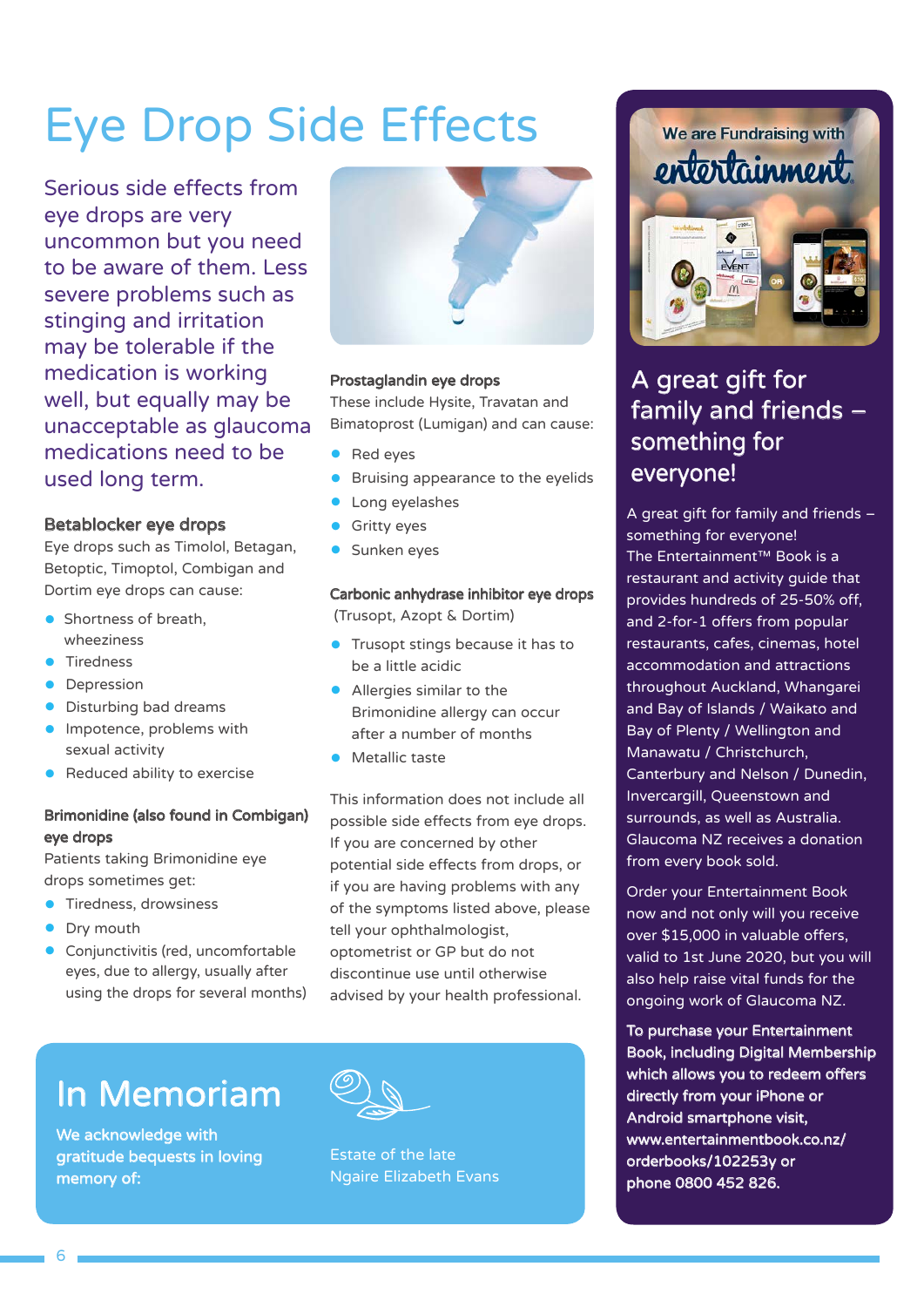## New Product Release explorē 8



# explorē 8

### The big picture in a small package



The explorē 8 handheld electronic magnifier incorporates a high definition 8 inch screen with twin cameras for unsurpassed closeup and distance viewing clarity. Perfect when you'reat a restaurant, the library, shopping, at school , travelling or at work. Large physical buttons and smart touchscreen technology make the explorē8 intuitive and easy to use.

For further information contact

#### Niishahn Taan 0277001674 Niishahn.Taan@humanware.co.nz

www.humanware.com